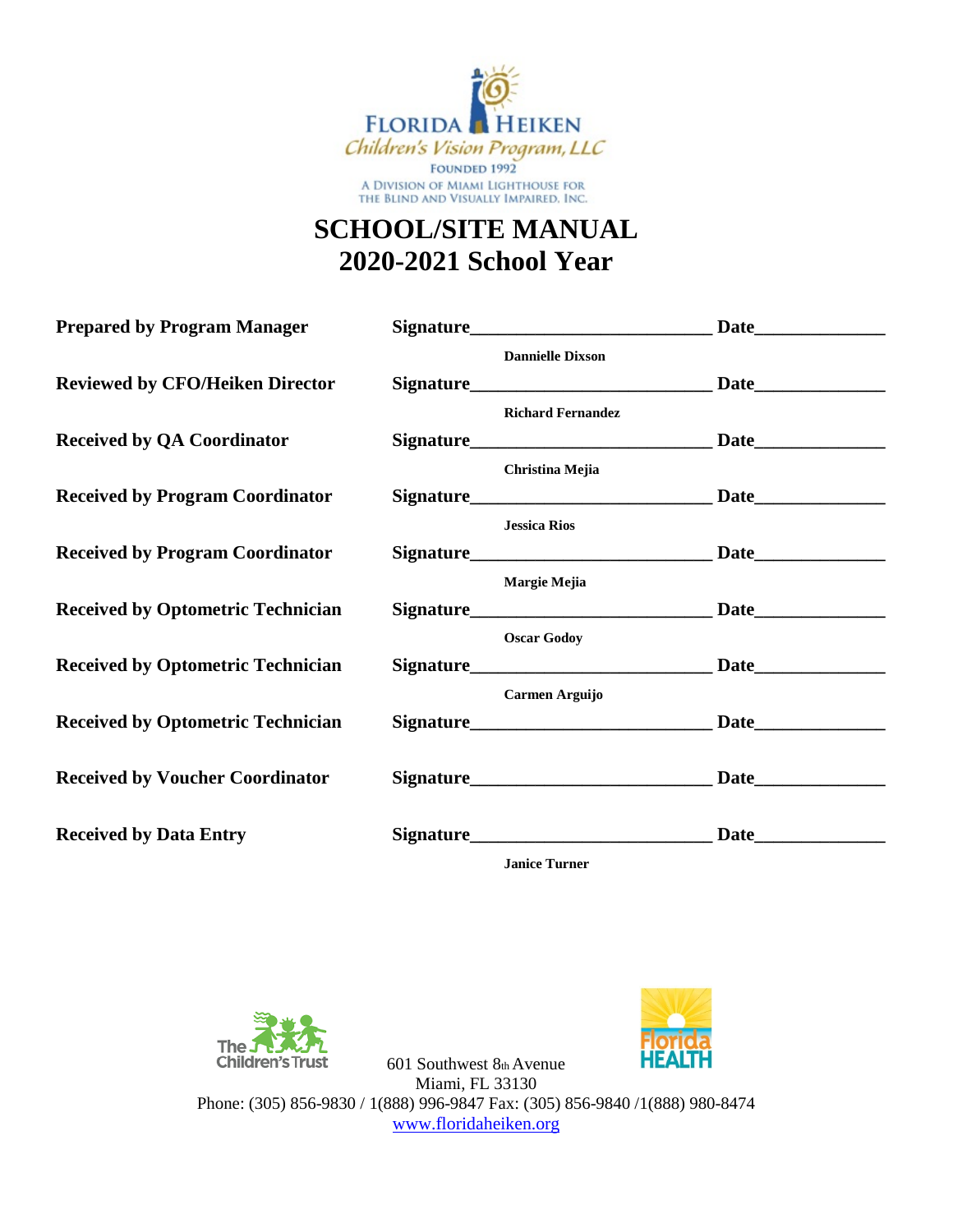

Dear Principal,

The Florida Heiken Children's Vision Program, a division of The Miami Lighthouse, provides underprivileged Pre-K through  $12<sup>th</sup>$  grade students who qualify, with comprehensive eye examinations and prescription glasses if needed, in all counties in Florida, at no cost to the parent, student or school.

In response to the COVID-19 pandemic, we have implemented enhanced safety protocols to protect students and staff and prevent the spread of the virus, which are included in the COVID-19 section of the manual.

The Heiken Portal at [www.floridaheiken.org,](http://www.floridaheiken.org/) which enables parents to apply for a NO COST comprehensive eye exam and glasses from the convenience of their smart phone, tablet or computer in English, Spanish, Creole or Portuguese. Not only is this faster, more accurate and secure for parents, it also drastically reduces the effort and time required of school staff, which used to entail handing out, checking for accuracy and legibility, and submitting handwritten consent forms to our program and waiting 6-9 weeks for processing. Simply distribute the Heiken Portal flyer to all Florida public school students. Within 3-5 weeks of the parent applying through the Heiken Portal, the school will receive a fax copy of the electronic consent for their records, which will include their Heiken account number, followed within a week by a Student Status Letter that will detail the eligibility for the student. Faster processing equates to your students having the benefit of good vision earlier in the school year, which improves their potential for academic and overall success.

Students who meet the eligibility criteria under one of our two programs will receive a free eye exam and glasses, if prescribed. The first is a voucher (In-Office Program), where we will refer the eligible student to a local participating licensed eye doctor. We also offer a second program, Mobile eye-care at your school, if a minimum of **15** students are eligible at your school or in collaboration with another school within a 5 mile radius. If prescription glasses are needed, the student is provided with a choice of fashionable frames. You can find all protocol and procedures in the enclosed School Manual (also found on our website: [www.floridaheiken.org\)](http://www.miamilighthouse.org/floridaheikenprogram.asp) in order for your qualified students to take advantage of the program.

**Remember: As 85% of what a child perceives, comprehends and remembers depends on the visual system, it is imperative that all children have the gift of good vision for success in school and their future. Your students may need glasses!** Please forward the attached Heiken Portal flyer to your appointed Heiken liaison to distribute to students in need of Florida Heiken vision services.

We look forward to working with you in the near future. Please call the Heiken office with any questions at 305-856-9830 or 1-888-996-9847.

Sincerely,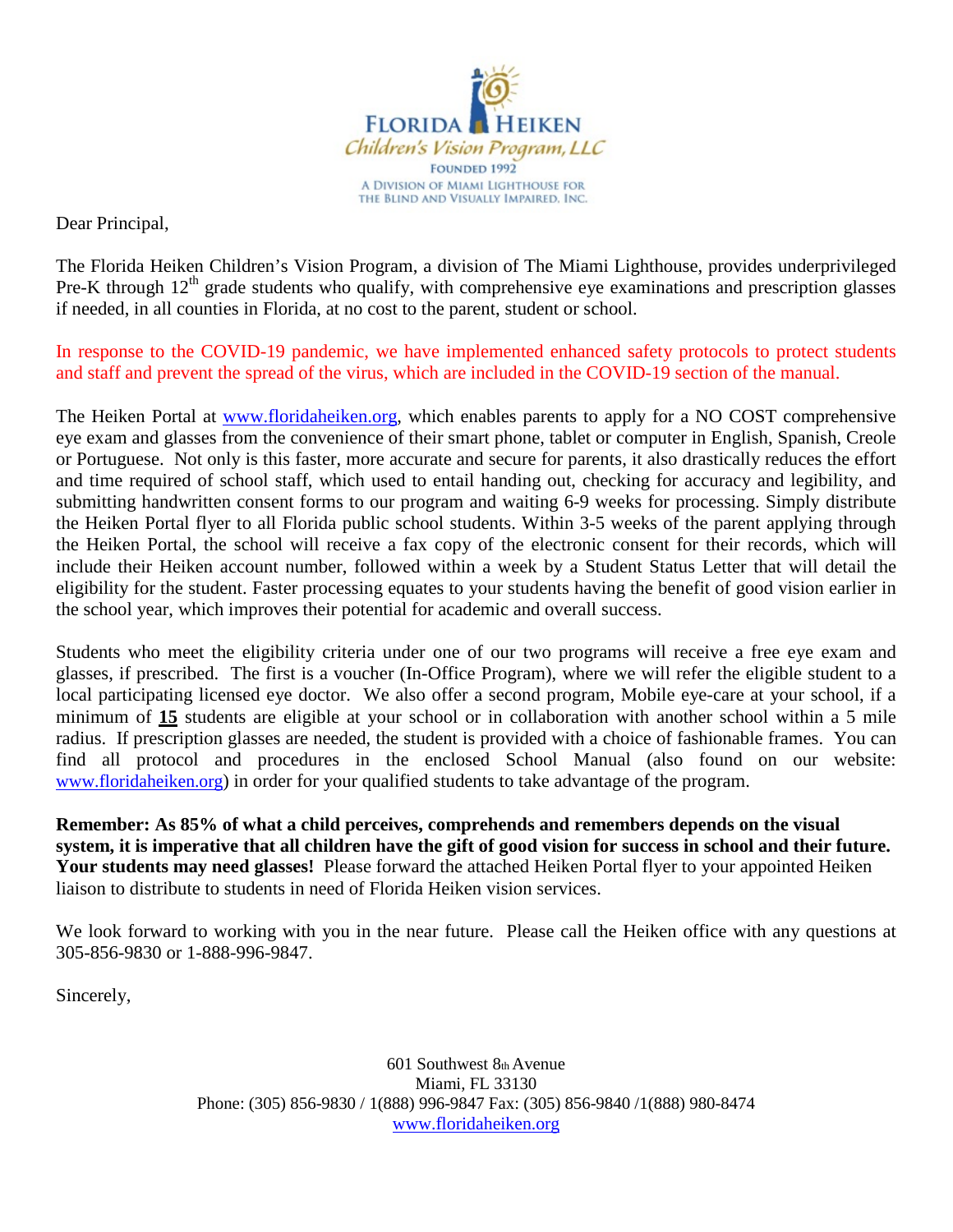

The Florida Heiken Team

#### **Student Criteria**

We have various funding sources with different eligibility criteria that change year to year. Therefore, to determine the best match for each student, please provide all of the following information **(if applicable)**:

- Currently attends a Florida Public School.
- Student Identification Number, if applicable.
- Failed screening is no longer required to apply for Heiken services. However, if a screening is performed, please provide the failed screening date.
- Insurance status will be determined by Heiken staff after the application is received.
	- o We are able to serve some students with accepted Medicaid Managed Care Plans.
		- The parent is required to sign the second signature on the bottom of the consent form authorizing Heiken to utilize their child's insurance benefits for payment. Insured students can only be seen through Heiken on a mobile unit visit.
	- o Vouchers are **not** issued for insured students, as network providers must be credentialed for their plan will bill insurance directly. Please call the Heiken office for details in your county.

#### **School Referral Procedures**

- Pre-K public school students as well as Charter and Magnet school students statewide, and Head Start students ages 3 and up in Miami-Dade County are all welcome to apply.
- School Nurse or other designee will conduct school based vision screenings of students meeting the Florida Heiken criteria in grades PreK-12.
- Schools will promptly distribute Heiken Portal Flyers and consent forms to all students and encourage the students to have parents use the Heiken Portal to apply or return completed forms signed by their parent/guardian.

#### o **ALL Students are encouraged to apply for an annual vision exam to check eye health and identify any conditions that could lead to future vision loss if undetected.**

- The deadline to have all applications submitted to Heiken for processing is;
	- o **3 weeks in advance** for week long trips outside of the Tri-County area
	- o **2 weeks in advance** for visits in Miami, Broward and Palm Beach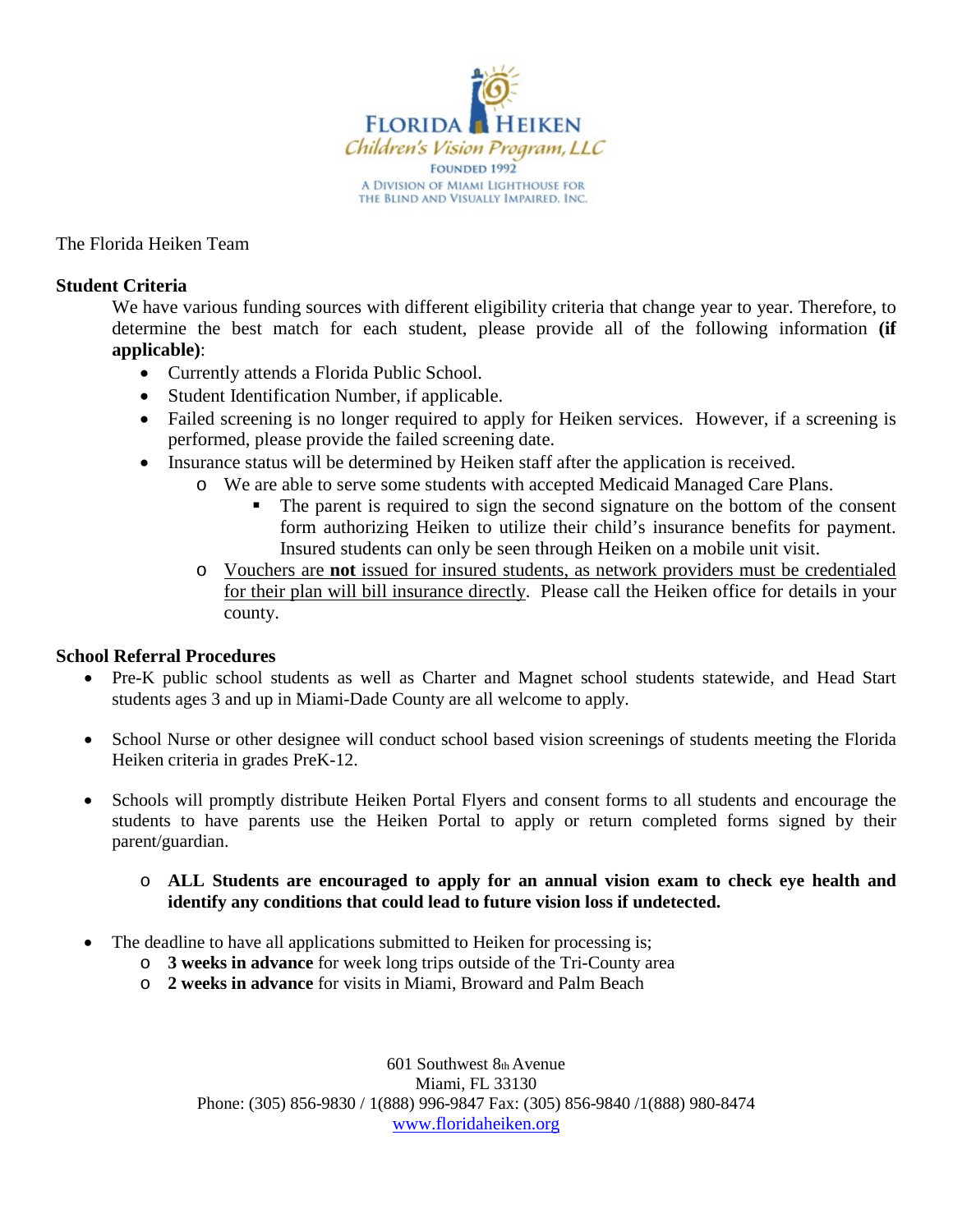

#### • **Heiken Portal Applications:**

o The school provides the student with a Heiken Portal flyer and/or the Parent Consent Form printed on the back. If the parent applies via the Heiken Portal, the school will be faxed the consent form with eligibility status preprinted on it within a week of submission (found on our website: [www.floridaheiken.org\)](http://www.floridaheiken.org/). The parent can apply via the Heiken Portal using a **smart phone**, tablet, or computer, and need only be connected to Wi-Fi to access the website.

#### • **Paper Consent Forms:**

- o Paper consent forms, which take 3-4 weeks longer to process, must be entirely filled out, signed and returned to the school nurse or appointed designee. The school nurse or designee then confirms that all information has been included, completes the box located on the top of the consent form by filling in the failed screening date, if performed.
- o Please also inform us of any student requiring any special needs and or auxiliary aids, visual devices, hearing devices, language interpreters, sign language, mobility devices and or any other such items according to the Americans with Disabilities Act and the Department of Health Policy 220-3-00 section 504 to ensure we arrange for needed accommodations.
	- **The mobile units are not wheelchair accessible**. Therefore if any students scheduled for a mobile visit are not able to enter the mobile unit safely on their own, **we will need to reserve a room inside the school/site in which to set up portable equipment**. If a room is not available, we will issue a voucher to a network provider with an accessible location to accommodate those students with mobility requirements.
- o Once completed and signed, fax both the Heiken Fax Cover Sheet and Parent Consent Form to our toll free number provided on the forms.
- o To expedite the process, please verify all information is completed on every consent form and specify on the Fax Cover Sheet if you are requesting **a visit from our Mobile Vision Unit** (**requires 15 or more eligible students**) or a voucher for an in-office appointment.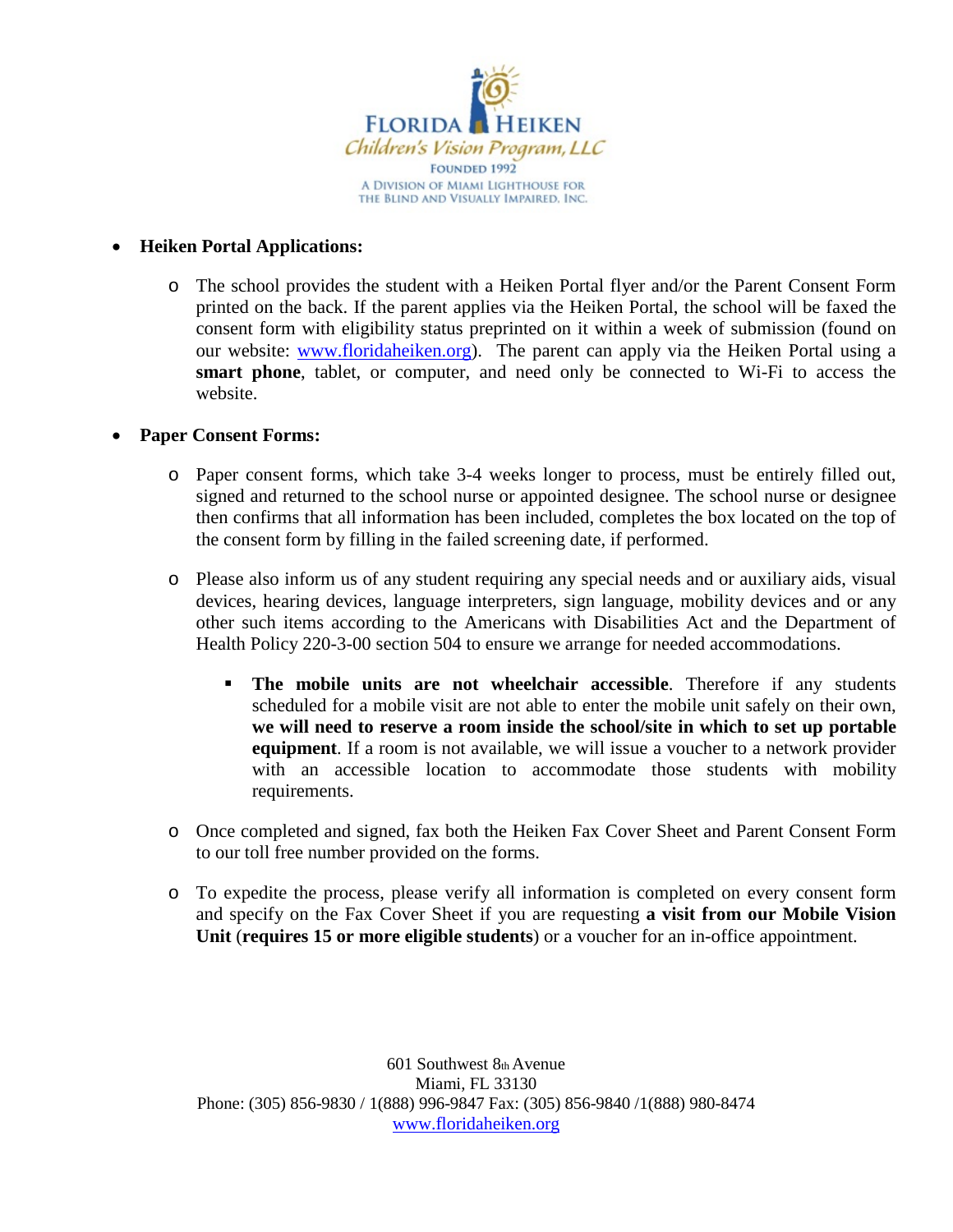

o We encourage schools/counties to reserve their dates before the school year begins to provide parents with a deadline to apply at least 3 weeks prior to the scheduled visit. We are already reserving dates for the upcoming school year.

#### **Heiken Procedures**

- Upon receiving the faxed or electronically submitted consent form, we will determine eligibility based on program criteria.
- A Student Status Update Letter is faxed to the school for every child that applies upon completion of the eligibility process. This letter includes the status of the student and a description of all status possibilities in all four languages, English, Spanish, Creole and Portuguese. We recommend that the school provide a copy to the parents, especially if the child is not eligible for the Heiken program.
- Once it is established that the student is a candidate, a Heiken Program Coordinator will proceed to either issue a voucher or contact the school to schedule a mobile unit visit. Processes listed below:

#### • **VOUCHER PROCESS**:

- o The school nurse or designee will be sent, via fax, a Voucher, which is to be given to the student to take home for the parent/guardian. This form will have all of the Doctor's information, so the parent/guardian can call to schedule an appointment with the assigned optometrist. In addition, the doctor's office will also receive a copy of the voucher via fax.
	- Heiken depends on the school to provide the voucher to the parents when school is in session. **ONLY** in the instance that schools are closed, either for usual vacations (winter/summer breaks) or for an emergency, then Heiken will also mail the voucher to the address provided on the consent form.
- o If glasses are prescribed, the doctor's office will order the glasses which should arrive within 2 to 3 weeks, at which time the parent/guardian will be notified by the doctor to go back to the office for pick up and adjustments.
- o If remakes or replacement glasses are needed during the same school year, the student would return to the voucher doctor for to process the order for glasses. The voucher should state if the remakes will be at no charge or a \$40 replacement fee, for which the parent would be responsible.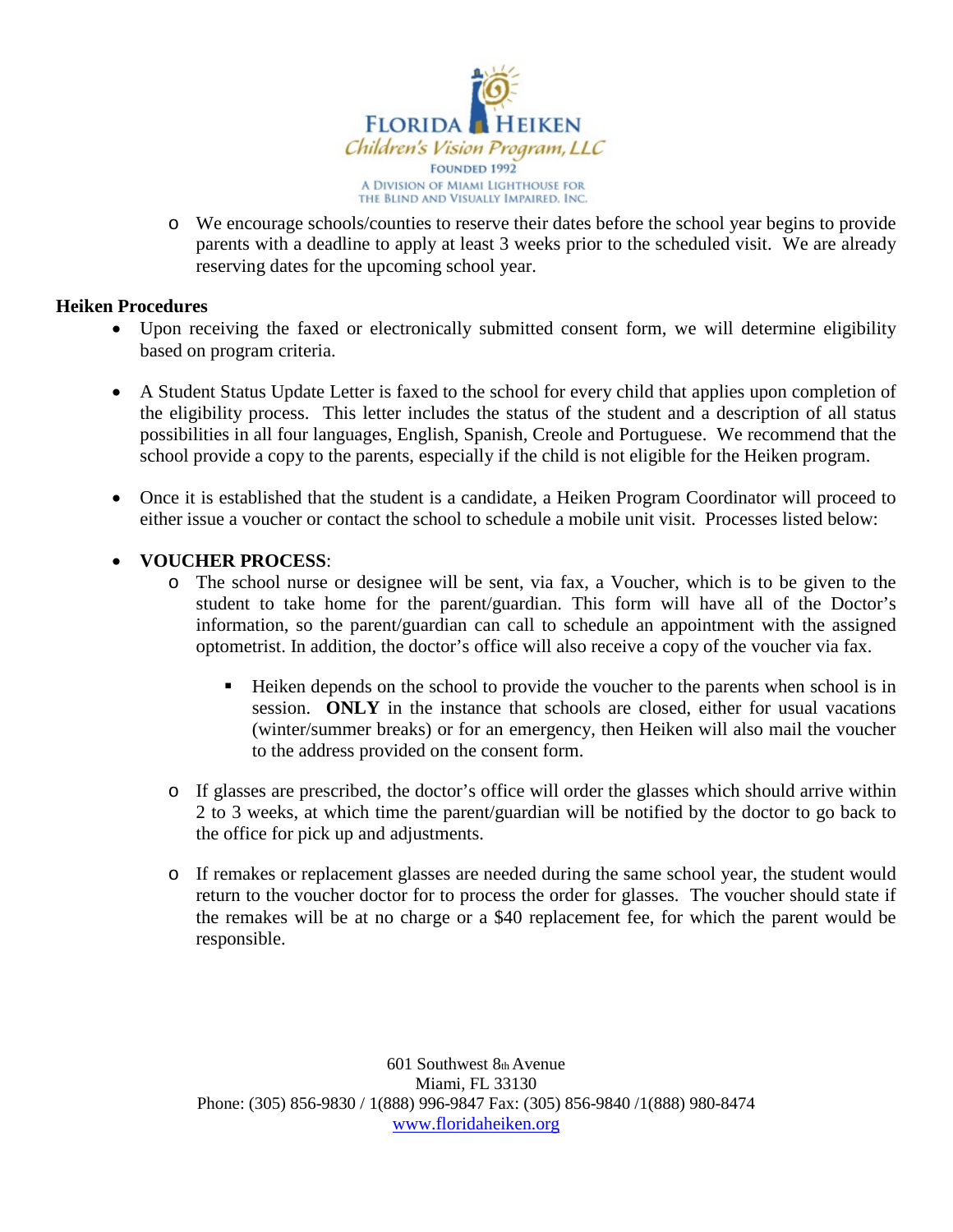

#### • **MOBILE VISION PROCESS:**

- o If the Fax Cover Sheet included with the consent forms states that a Mobile Vision Unit is being requested, a Heiken Program Coordinator will call the school to discuss the number of eligible students and coordinate the visit once the required minimum is met. Please note, we will make every attempt to bring the mobile unit to a school with a minimum of 15 eligible students to examine, but we ask that all student forms be submitted by the deadline to expedite the process and prevent scheduling delays. In the instance that 2 schools are located within 5 miles of one another, we may be able to coordinate both schools on the same day to total 15+ students. If you know a school nearby is also ready for a mobile visit, please let our coordinator know so they can more quickly attempt to schedule the visits.
- o We ask that the school contact verify that the scheduled date does not conflict with an early release day, testing, or other scheduled school activities, which could prevent the students from receiving Heiken services by obtaining administrator approval for the date.
- o If there are any County/District specific requirements for our staff to provide services on the school site, such as fingerprinting or ID badges, please notify the Heiken Program Coordinator when scheduling, so we have time to be in compliance.
	- All Heiken staff, doctors and opticians have the statewide issued badge to show Level II background check screening clearance.
- o **The deadline to fax new consent forms and guarantee that the students will be on the list for the scheduled visit is 4:30pm, 2 weeks before the visit, 3 weeks for trips.**
- o **3 days before the site visit, Heiken staff will:** 
	- Fax or email the final student list to school contact. If you will need this list earlier, please notify the Heiken Coordinator, so they may prepare it sooner, if all consents have been processed.
- o **1-2 business days before the site visit, Heiken staff will:**
	- Call school's contact to confirm visit start time
	- Verify location: Where to park Mobile Unit and/or room availability for portable equipment or screening (if needed).
	- Please provide special phone numbers if required upon arrival, ex: Security to open a gate or cell phone number if we will not be able to reach anyone at the office number on file.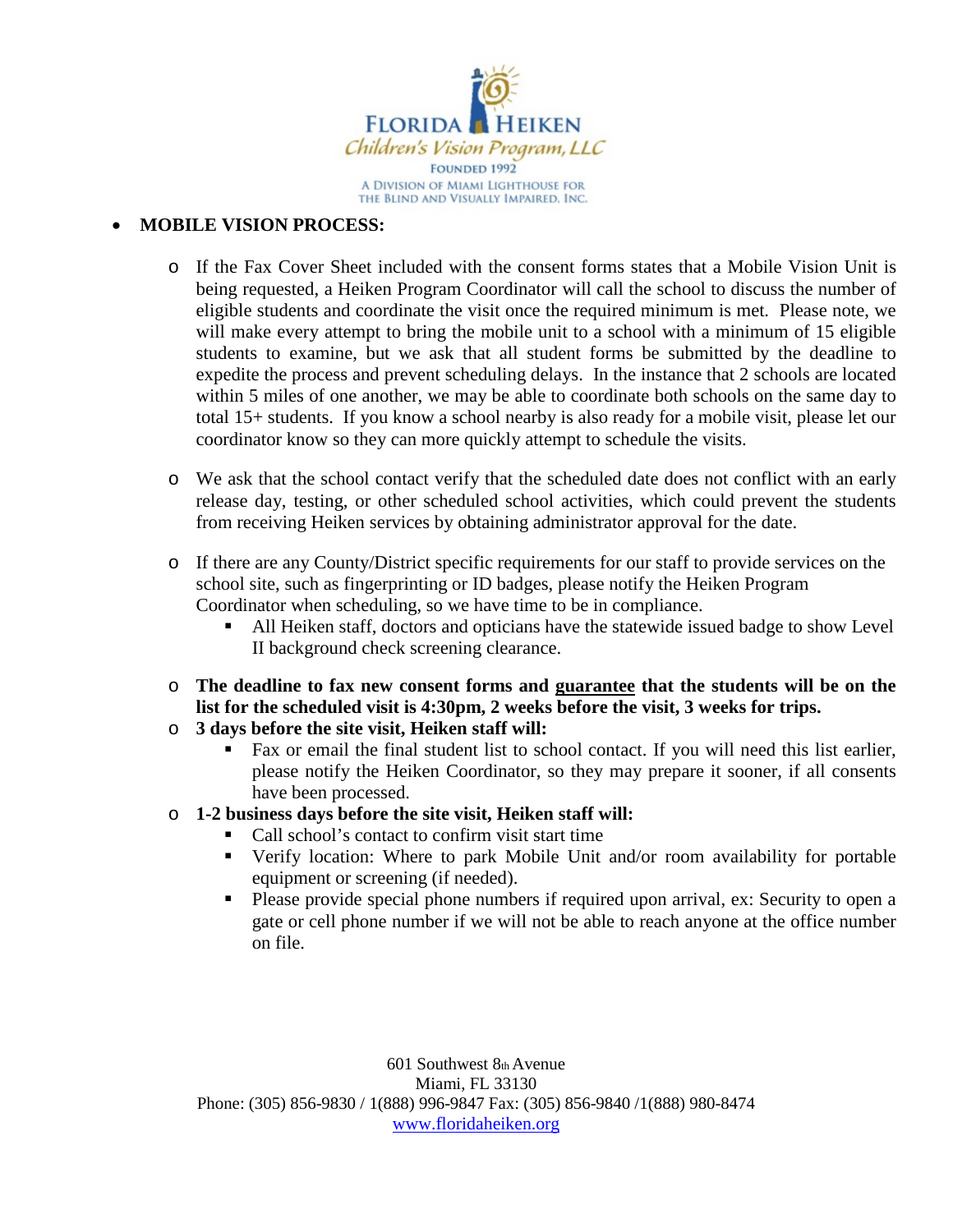

#### o **COVID-19 Safety Protocols**

- o **All staff and doctors** will be required to have their temperature checked and respond to COVID-19 the questionnaire listed below prior to entering the mobile unit each day. For the safety of students and school staff, this could result in the need to reschedule a mobile visit if other staff are not available to fill in.
	- o Temperatures of **100.4** and higher shall not be permitted on the mobile unit.
	-
	- o An answer of "Yes" to any of the questions below will also prohibit entrance.<br>
	o Have you or a member of your household returned from out of state/country

or area with elevated incidences of COVID-19 during the past 14 calendar days?

- o Have you or a member of your household been in contact (within 6 feet) with someone who has a laboratory confirmed COVID-19 diagnosis in the past 14 days?
- $\circ$  Are you currently experiencing symptoms including fever or chills, high temperature, cough, shortness of breath or difficulty breathing, body aches, new loss of taste or smell, or sore throat?
- o Heiken will provide an additional screener, whenever possible, that will be responsible for COVID-19 student safety screenings.
- o All staff will also be required to:
	- Wear a face mask at all times in the mobile unit and while on the school premises.
	- **Must wear eye protection.**
	- Use hand sanitizer between every patient or after touching any high touch surfaces.
- o **All students** must do the following before being allowed on a Heiken mobile unit:
	- o Have a signed consent with the COVID-19 questions answered by the parent.
		- All responses must be "No"
		- Any student displaying symptoms will not be permitted on the mobile unit
		- o Have a non-contact infrared temperature check
			- Temperatures of **100.4** and higher will not be permitted on the mobile unit.
		- o Have a mask on and keep it on for the entire visit
			- If the child does not have a mask on, a disposable mask will be provided.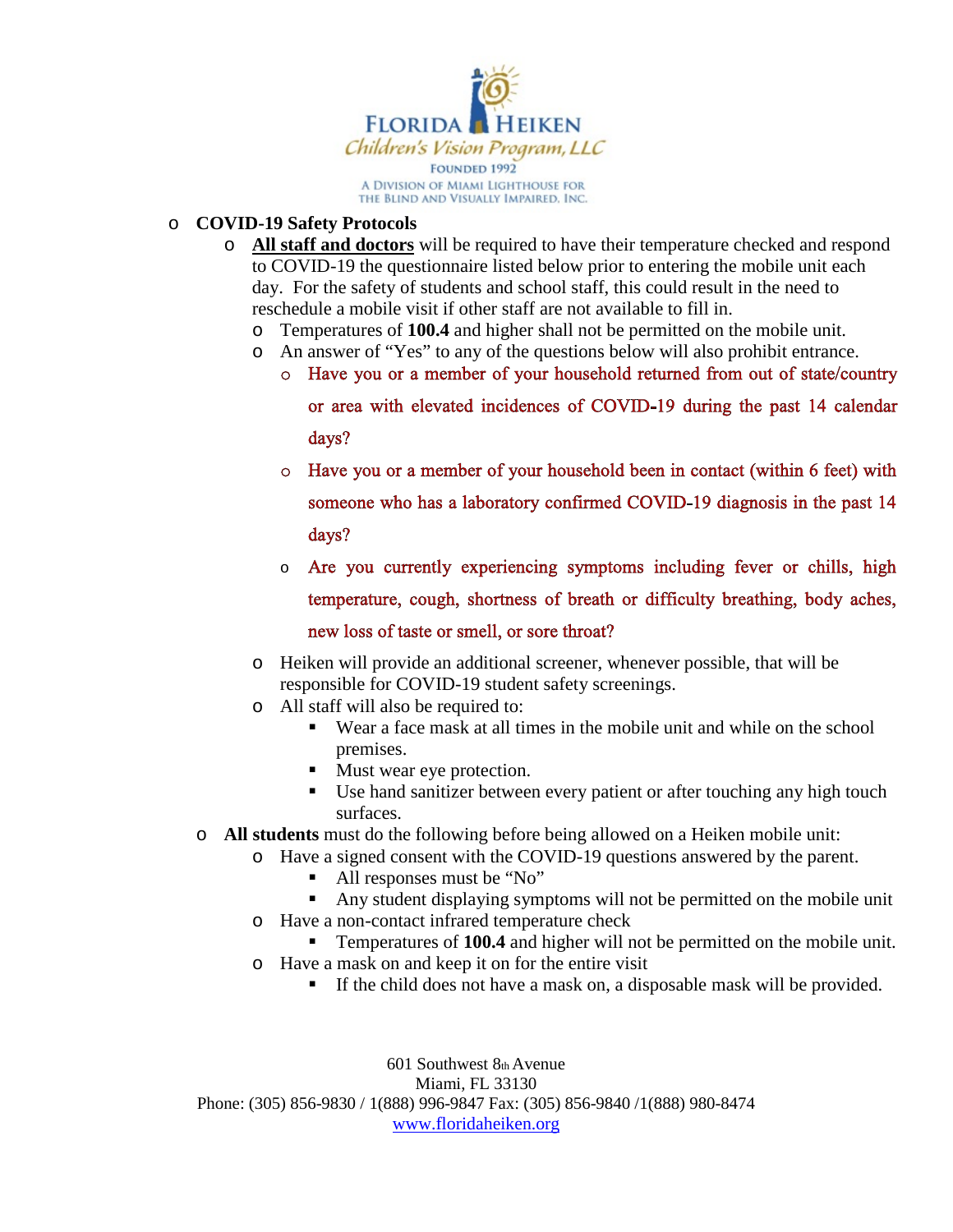

- o Use the touchless hand sanitizer dispenser, prior to entering the mobile unit.
- o **Social Distancing recommendations by the CDC & AOA:**
	- o To minimize touched surfaces and maintain social distancing, **ONLY 2** students at a time will be allowed on the mobile unit
		- 1 with the Technician and 1 with the Optometrist, who remain about 10 feet apart.
		- Since the student will be less than 6 feet from our technician and doctor while inside, masks will be required of all students and staff.
			- If a student refuses to keep the mask on in the mobile unit, they will not be permitted to participate. If the student is uninsured, we can provide a voucher for the parent to obtain the Heiken services via an in office provider.
		- Waiting students will be required to stay outside the mobile unit with a school staff person supervising.

#### o **Disinfection Protocols**

- o The entire inside of the mobile unit will be sanitized every evening.
- o In between patients, all surfaces touched by the Technician, Doctor or student will be wiped down with a solution of 62% alcohol or higher.
- o All equipment will also be sanitized between patients.
- o All frames touched, will be separated and sanitized before the next child enters the mobile unit.

# o **School Arrival Procedures**

- The Mobile Unit and Heiken Technician or Screener will check in at the main office and ask for the contact person and will be prepared to present Florida badge, a picture ID and any County Required documents requested during scheduling.
- o If you need additional Heiken Portal Flyers, please request them from the Heiken Program Coordinator during the scheduling process. They are available in English, Spanish, Creole and now also Portuguese and can be delivered by the Technician.
	- o The Heiken Technician will:
		- **Provide a testimonial form and satisfaction survey for the school contact** to complete and submit to the Heiken office. Please obtain testimonials from students, parents, teachers, etc. New and current funders of the Heiken program require testimonials in our requests and reports.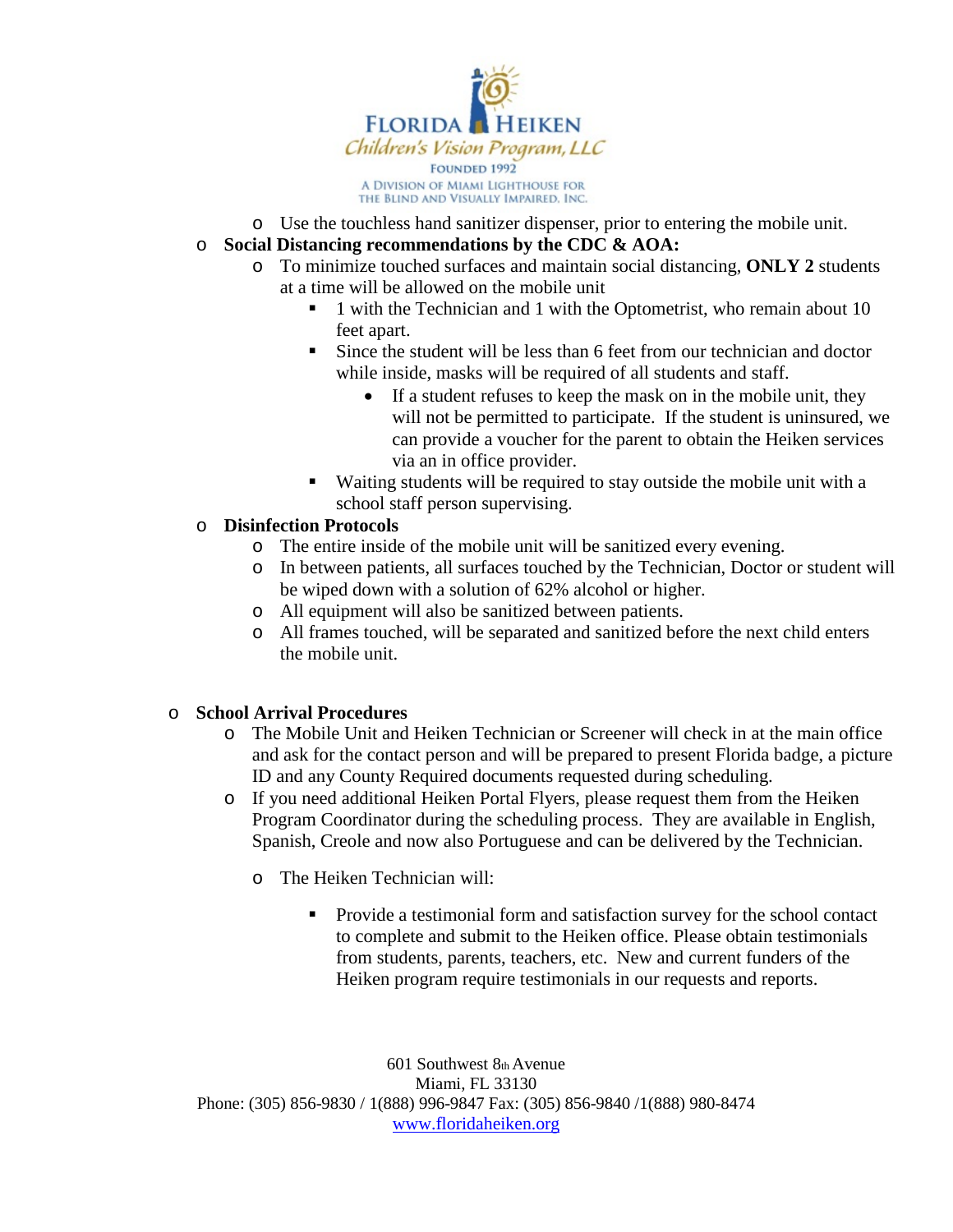

- Review the student list with the contact person
- Name tags may be provided by Heiken for every student. If so, we ask that the school staff person who retrieves the student places the correct name tag on the student's shirt for additional verification of the student's identity, especially important for young students and those with disabilities.
- Please note, Heiken staff are focused on performing exams and cannot be responsible for the supervision of students who are waiting. Therefore, **it is mandatory that the school assign a monitor to be present with Heiken staff at all times.** We recommend that you also assign a runner to take students to and from the exam area, so the school monitor doesn't leave the area.
- $\blacksquare$  The technician will ask that plus or minus 5-7 students at a time (may vary depending on the doctor, age of the students and special needs) are brought to the exam area/mobile unit. This volume will be adjusted for COVID-19 social distancing requirements – see that section above.
- Please let the teachers know the student will be with Heiken for 30-45 minutes.
- If there are students that were not on the list originally, the technician is not authorized to approve eligibility. Please fax the information to the Heiken office and call the Heiken office to check eligibility for current or future date /voucher.
- o While the school contact is gathering the students, the Heiken Technician will set up and prepare all equipment.
	- School staff is not allowed to help with set up of equipment due to liability concerns.
	- **If any student is wearing contact lenses we cannot examine them**. We do not perform contact lens exams, and we do not have a means to store them during and after the exam. If the school contact wants to take responsibility to be certain that the student is using hygienic processes in a place where they may wash hands properly within the school to remove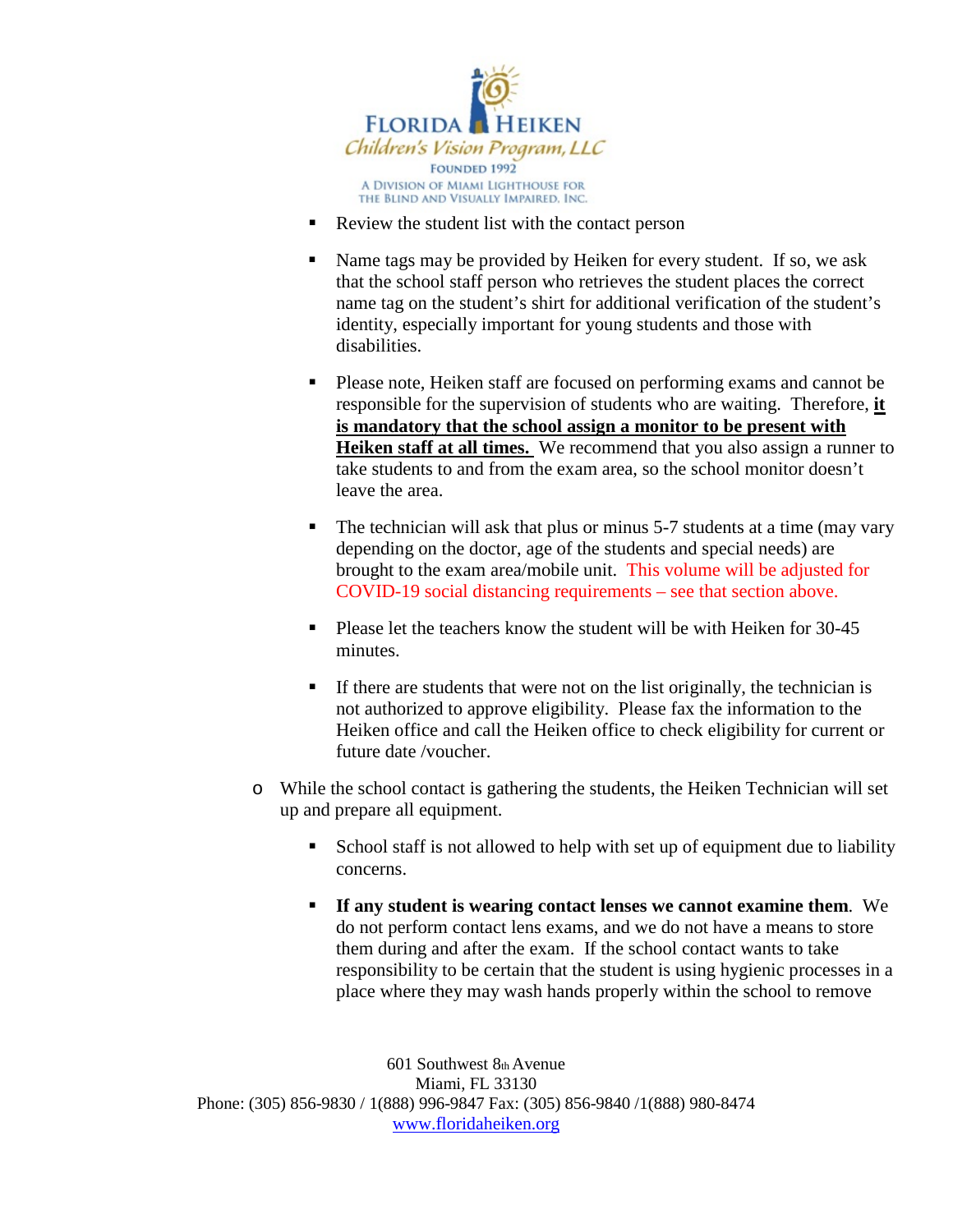

the lenses, we will be happy to perform the exam. UNDER NO CIRCUMSTANCES is any student allowed to remove contact lenses on the mobile unit, in the examining area where hand washing facilities are not available, or after using hand sanitizer.

- o The comprehensive eye exam, administered by an eye doctor, includes a thorough examination of the students' vision and eye health. In order to perform the examination, the use of eye drops to dilate the pupils is used, which allows the doctor to get the most accurate eye health information and prescription for eye glasses. The drops are safe to use, and adverse reactions are extremely rare. Light sensitivity and blurry near vision are normal for up to 4-6 hours following the exam. Dilation allows for a more effective examination: [Journal of](http://www.ncbi.nlm.nih.gov/pubmed/8888844) American [Optometric](http://www.ncbi.nlm.nih.gov/pubmed/8888844) Assoc.
- o Once finished the student will be given disposable sun glasses for glare and a dilation note. Then the runner can return them to class as instructed by the school contact.
- o If we are unable to perform an exam on a student, the Heiken office will issue a voucher, if eligible, to a local In-Office Provider, which will be faxed to the school contact to deliver to the student.
	- Insured students are not issued vouchers, and the parent would need to call the number on their insurance card for a participating provider near them.
- o The school nurse will be notified immediately of any urgent medical referrals.
- o An exam report for each child will be provided to the school contact either at the time of delivery of glasses, or faxed to the school. The report will include the child's prescription as well as any recommended referrals to a specialist for further evaluation of identified conditions.
	- **Please note that Florida Heiken Children's Vision Program does not** cover visits for further evaluation based on current available funding.
	- It is recommended that the parents seek care from Bascom Palmer Eye Institute locations, if convenient, or any licensed ophthalmologist.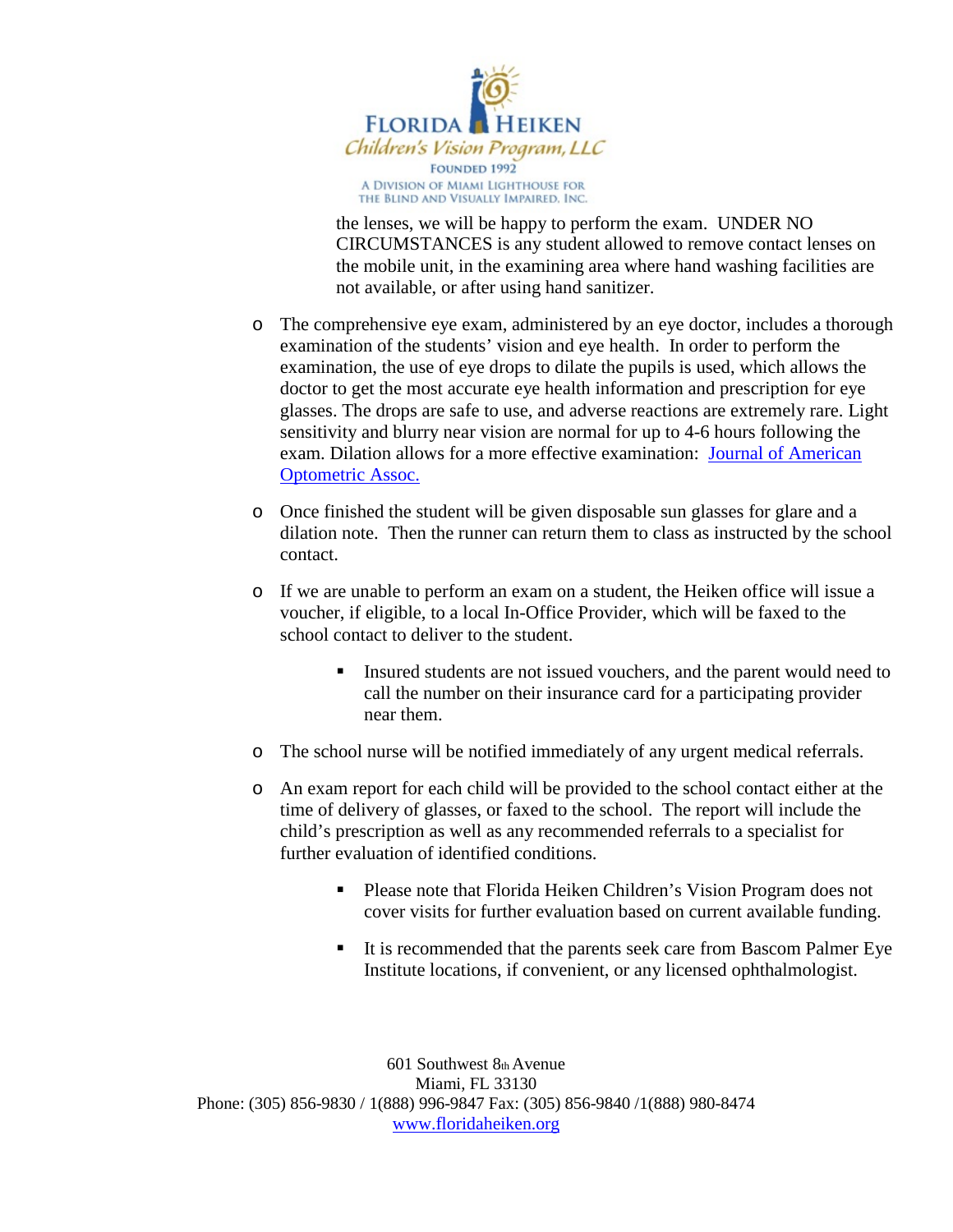

 If the parent is in need of resources to cover this visit, they can contact their local Lions Club for assistance.

#### • **EYEGLASSES**

- o Glasses will be ordered for those students prescribed.
- o In 2-3 weeks of visit, a licensed Optician will contact the school designee to schedule a date to dispense the glasses directly to the children
- o The Optician will provide a list of the children receiving glasses in advance to expedite the process.
- o Please make arrangements for an area with a table and chairs for the optician to lay out and organize the glasses, and for the students to sign upon receipt of glasses.
- o The optician will adjust the glasses and teach the students about proper care and handling, as well as the importance of using their case when not wearing the glasses to protect them from damage.
- o The student will be provided a case for the glasses and a copy of the exam results, which is also a signed prescription, to provide to their parents.
	- Care instructions are also listed on the bottom of the Exam Results
- o An envelope with copies of all exam results for all students will also be delivered to the school designee for their records.

#### • **Please note that according to Florida Statutes, glasses can only be dispensed directly to a student by a licensed Optician to ensure the correct prescription and fit**.

- o Glasses will **NOT** be left with the school staff for delivery to students.
- o If a student is absent on the day the Optician dispenses, the optician will return the glasses to the Heiken office to make arrangements for the parents to pick up the glasses (if in Miami-Dade County) from Miami Lighthouse for the Blind or to be mailed directly to the student's home, signature required.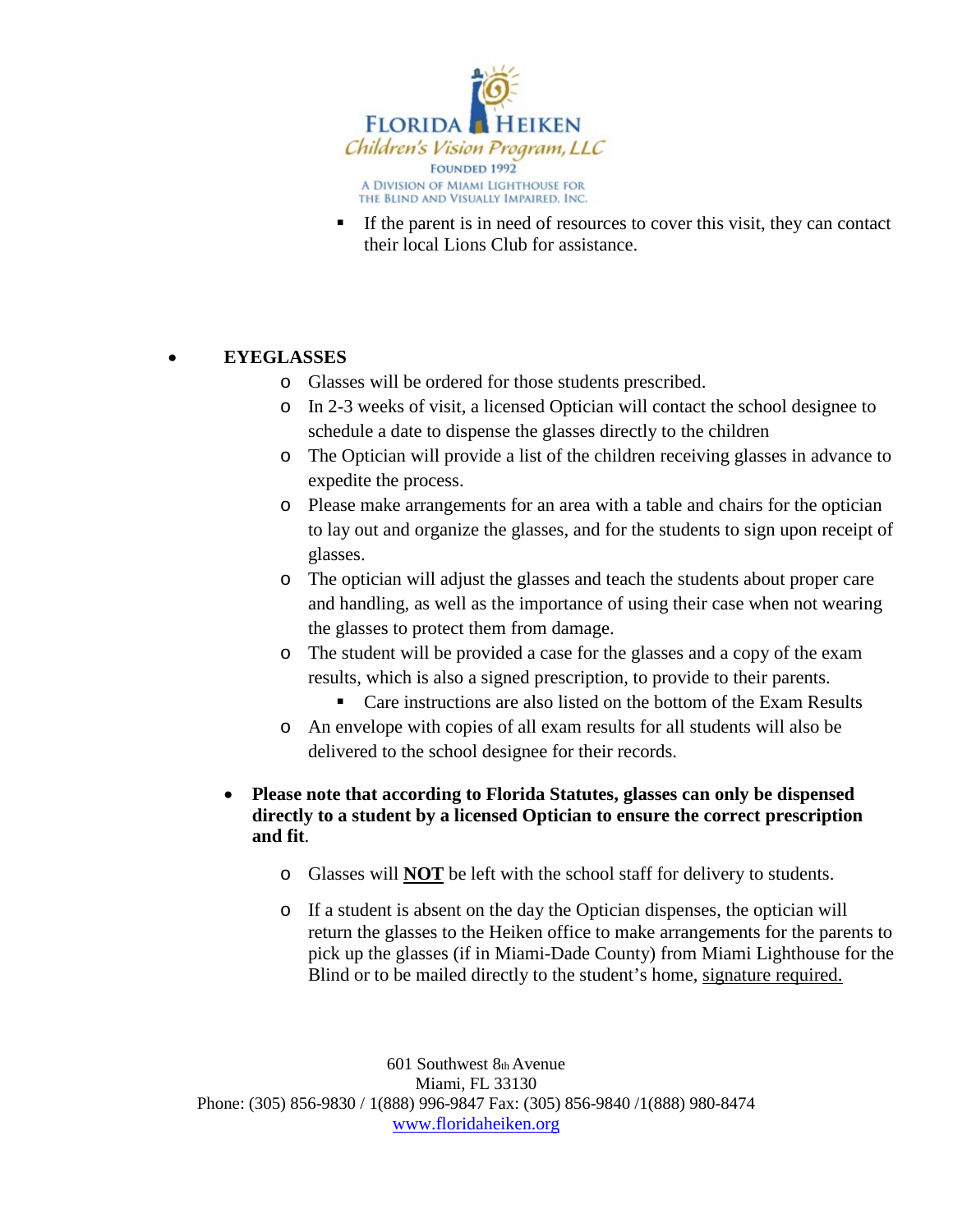

If there are any quality assurance issues or questions you would like to discuss, please contact:

Florida Heiken Children's Vision Program Office and ask for the Consulting Optometrist.

#### **PATIENT RIGHTS AND RESPONSIBILITIES**

The physicians, employees, and staff who are involved in providing vision care services to you, sincerely believe in providing the highest quality of care and services available. We will always try to communicate with our patients, and to address their questions and concerns in a direct, informative way, while offering appropriate explanations and viable choices.

#### **Patient Responsibilities**

- o Keep all appointments and, when unable to do so for any reason, promptly notify your eye care provider and facility involved
- o Provide accurate, complete, and honest information about present vision problems, past illnesses, hospitalizations, medications, and other matters that relate to your eye care needs
- o Treat your eye care provider/staff/facility with respect and consideration and conduct yourself with decorum.
- o Be considerate of the rights of other patients in the facility and assist in controlling noise and/or other disruptions
- o Be respectful of the property of other patients in the facility
- o Report any unexpected changes in your condition
- o Ask questions if you do not understand your treatment or what is expected of you
- o Follow the treatment plan recommended by your eye care provider

#### **Patient Rights**

- Receive available vision care services regardless of race, color, sex, national origin, religion, age or disabilities
- Always be treated with courtesy and respect, dignity and regard
- Know what benefits you are due and what your responsibilities are for those benefits
- Know who is providing your vision care services
- Expect reasonable confidence, comfort, and safety in your environment
- Receive full information concerning the evaluation of your vision care needs
- Receive Auxiliary Aids when needed
- Receive prompt answers to your questions and/or requests
- Refuse any treatment, except as otherwise provided by law
- Receive an explanation if there is a need for referral to another vision care provider or medical care provider
- Report any complaints you may have about the quality of vision care you receive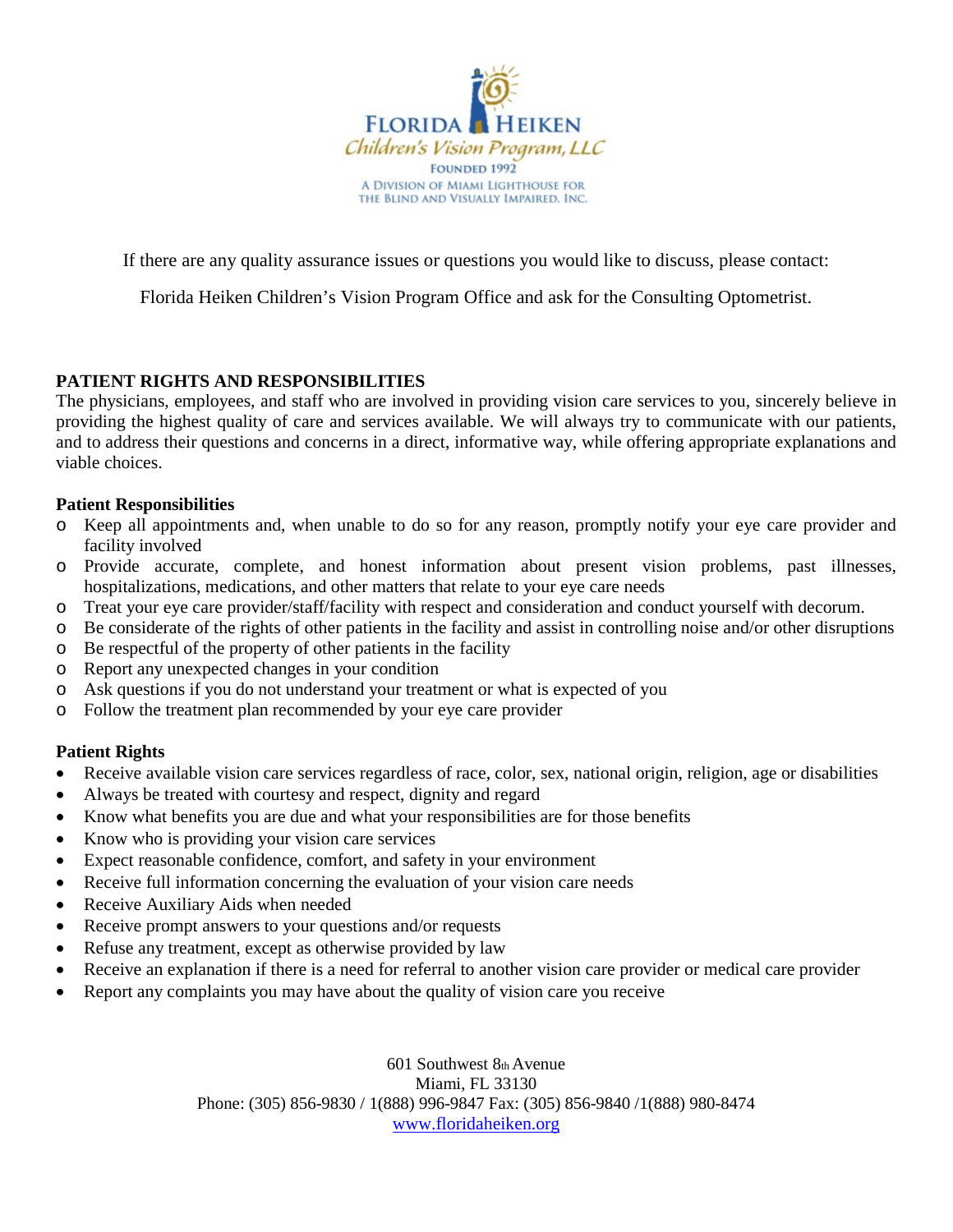

- Request privacy information regarding your personal and vision care information within the normal guidelines of the law
- Have your records released to the professional person of your choice for any appropriate continuing care
- All patients must be given services, scheduling of appointments and accuracy of record keeping without regard to race, sex, color, national origin, religion, age or disability.

#### **Americans with Disabilities Act (ADA) Policy**

The Florida Heiken Children's Vision Program is committed to complying with all applicable provisions of the Americans with Disabilities Act (ADA). It is the policy of the Heiken Program to ensure equal opportunity for qualified individuals with disabilities for those enrolled in its program. Qualifications to be a provider will be based on the applicants ability to perform the essential function of the job. The Heiken Program will not discriminate against otherwise-qualified applicants in any of its contracted activities.

The Heiken Program will provide any reasonable accommodations to qualified enrolled applicants with a disability, as defined by the ADA, who have made the Heiken Program aware of their disability, provided that the accommodation does not impose an undue hardship on the Heiken Program.

The Heiken Program is also committed to not discriminate against any applicant because a family member or friend is covered under the protection of the ADA. The Heiken Program will follow any state or local law that provides individuals with disabilities greater protection.

This policy is neither exhaustive nor exclusive. The Heiken Program is committed to taking all other actions necessary to ensure equal opportunity for persons with disabilities in accordance with the ADA and all other applicable federal, state and local laws.

#### **Equal Employment Opportunity Policy**

It is the policy of the Florida Heiken Children's Vision Program to provide equal rights to our providers based on qualifications (licensure, in compliance with state optometry practices and procedures, mal-practice insurance, of good moral character, disability and self evaluation protocols), job performance and abilities. The Heiken Program does not discriminate on the basis of race, color, religion, ancestry, national origin, gender, pregnancy, age, disability, marital status, sexual orientation or any other characteristic protected by applicable federal, state or local laws.

This policy governs all aspects of becoming part of the Heiken Program, but not limited to compensation, benefits, promotions, trainings, discipline and termination.

Contracted doctors and school officials with questions or concerns about any type of discrimination are encouraged to bring these issues to the attention of the Heiken program director.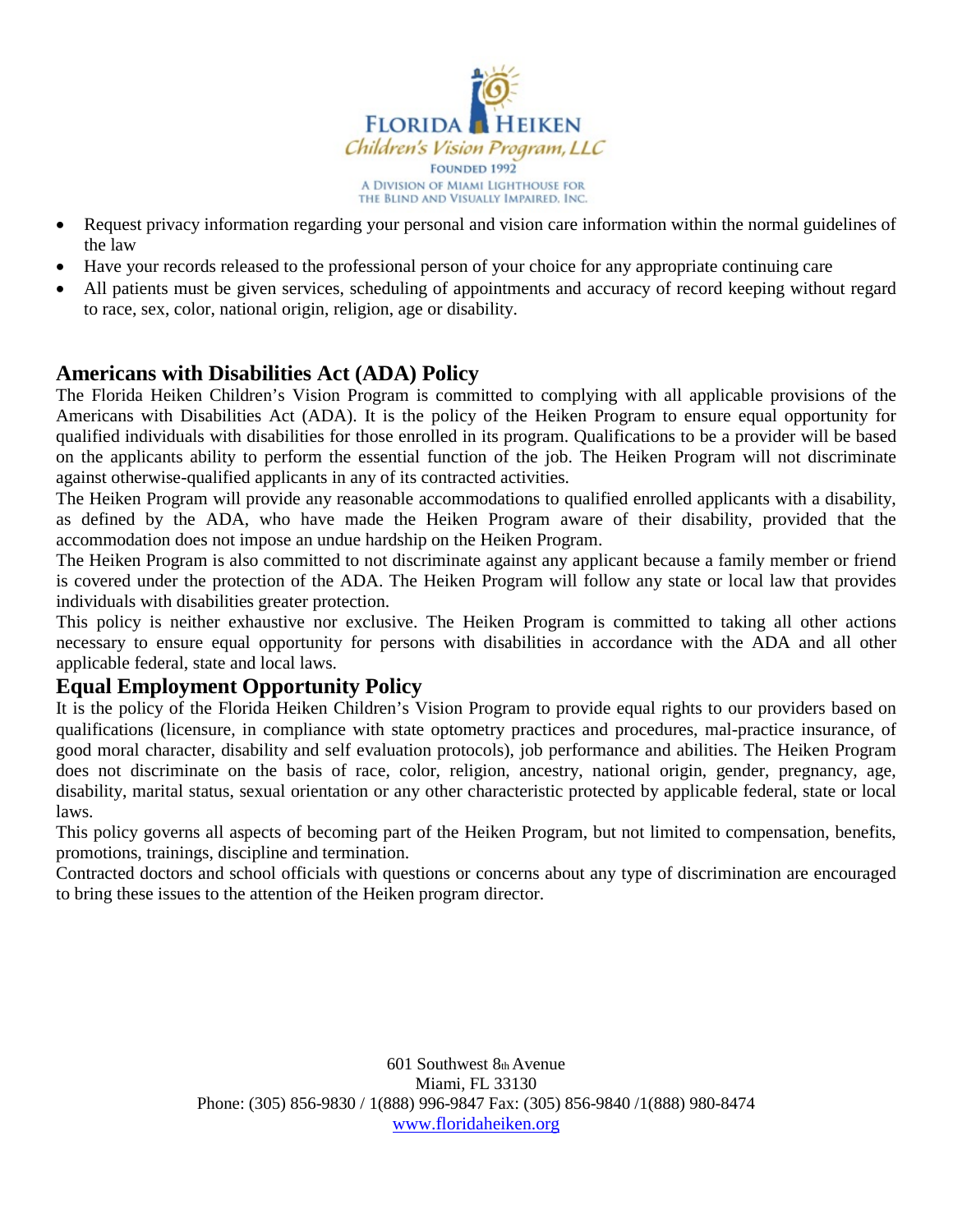

### **PRIVACY PRACTICES**

The Florida Heiken Children's Vision Program respects the privacy of protected health information and understands the importance of keeping this information confidential and secure. This policy describes how we protect the confidentiality of the protected health information we receive.

#### **Health Insurance Portability and Accountability Act of 1996 (HIPAA)**

• The Florida Heiken Children's Vision Program maintains a comprehensive system to ensure compliance with applicable provisions of the Health Insurance Portability and Accountability Act of 1996 (HIPAA). Since our goal is to provide the highest level of service to your County Public School Students, we want you to know that the Florida Heiken Children's' Vision Program complies with the HIPAA directives. Our HIPAA privacy Policy contains procedures addressing the protection, use and disclosure of protected health information ("PHI"), accounting of disclosures, access by individuals and third parties to PHI, protection of PHI by contractors, business associate agreements and training of employees.

#### **How We Protect Personal Information**

- We treat personal information securely and confidentially. We limit access to personal information to only those persons who need to know that information to provide support services to Heiken students. These persons are trained on the importance of safeguarding this information and must comply with our procedures and applicable laws. We employ strict physical, electronic and procedural security standards to protect personal information and maintain internal procedures to promote the integrity and accuracy of that information.
- All personal information and examination reports are kept in locked file cabinets within a locked office. Files are checked out by staff with access to these files and are returned prior to the close of each business day. All files are in their assigned file cabinet at the end of business each day. Each file cabinet and the office that contains them is locked prior to the departure of staff each day. During normal business hours, staff will close and lock the door to the file storage area when it is not in use. Documentation of all staff members with access keys to this room will remain on file.
- Staff of the Florida Heiken Children's Vision Program will restrict conversations involving personal information to offices or closed general meetings of the staff. If visitors are present during general meetings the information will be held for a later meeting or the visitors may be excused so as not to disclose confidential information. Staff will not engage in confidential discussions in the hallways, restrooms, lunchrooms, classrooms, gardens or other public, common areas. Staff violating this policy will be disciplined up to and including termination.